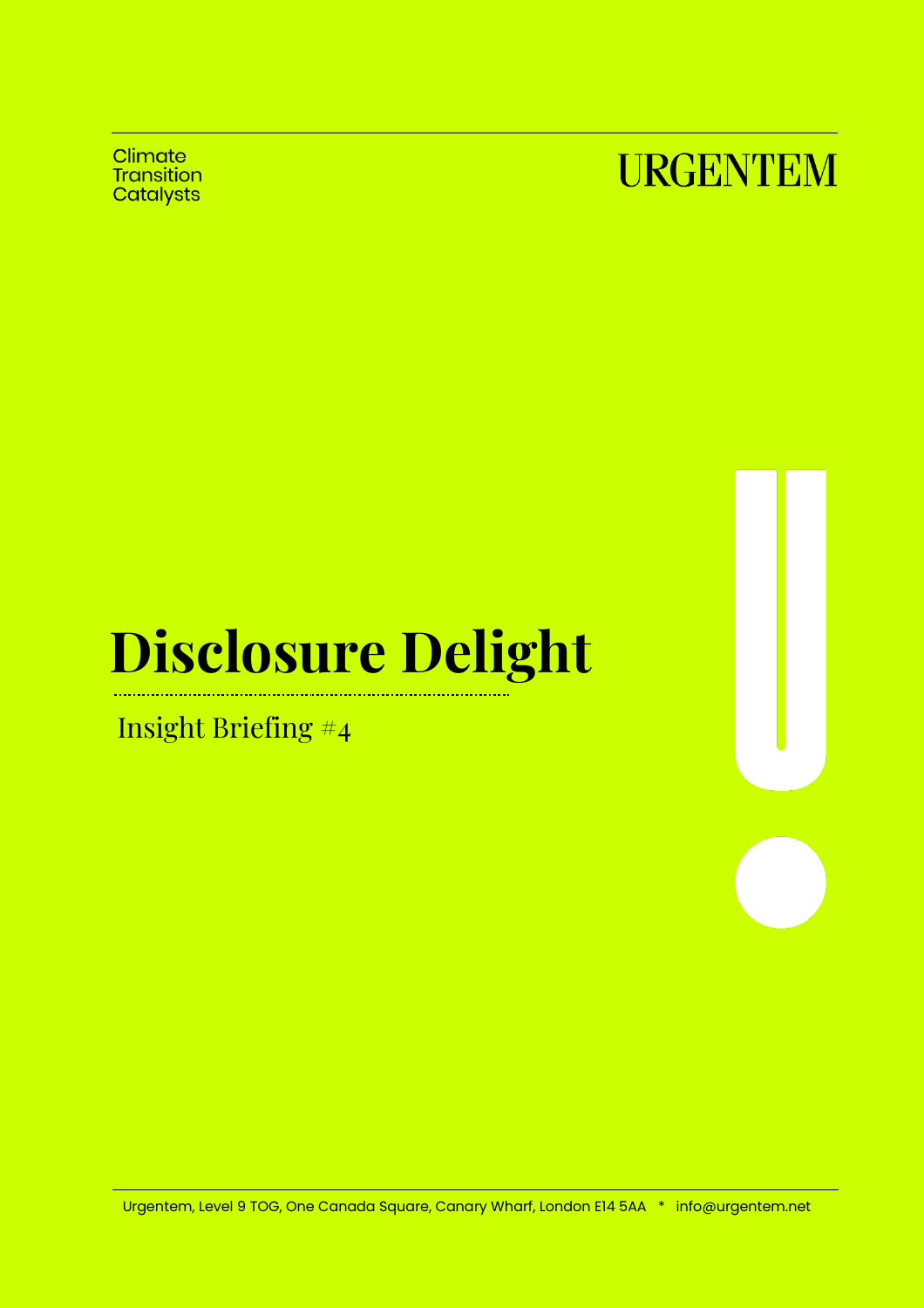### **Disclosure Delight**

Urgentem has released its new 2021 Carbon Dataset with a record number of companies analysed over the past year! Congratulations to our Data Team for the great work.

But this is not the only good news. We are also delighted to highlight some very important and positive trends within our Emissions Dataset regarding improving disclosure rates. In fact, our Data Team reports there has been an unprecedented rise in climate disclosure rates among companies directly analysed by Urgentem globally, in this latest reporting year, covering not only Scope 1 & 2, but also Scope 3 emissions.

However, there are sector and regional variations in disclosure rates, as one would expect. We note that some unexpected sectors are leading the way, while disappointing disclosure rates are coming from other surprising areas.

#### **Increased Public Disclosure**

Overall, our analysis of the major global investable universe found that there was a 15% increase in public disclosure of climate data by corporates. Even more encouraging is the fact this improvement has been led by companies providing complete public disclosure for the first time.

Companies achieving Urgentem's top disclosure quality rating (full and complete public disclosure covering 95% of a company's operation with third party assurance) jumped by over 40% in the last reporting year. This includes not only companies improving their public reporting to gain our top disclosure quality rating, but also companies reporting publicly for the first time.

## **40%**

*Increase in companies achieving Urgentem's top disclosure quality rating (Full and complete public disclosure covering 95% of a company's operations with third party assurance).*

The progress on emissions disclosure is an important development, not just for regulatory requirements but for companies' own reputations and investors relations. Indeed, we note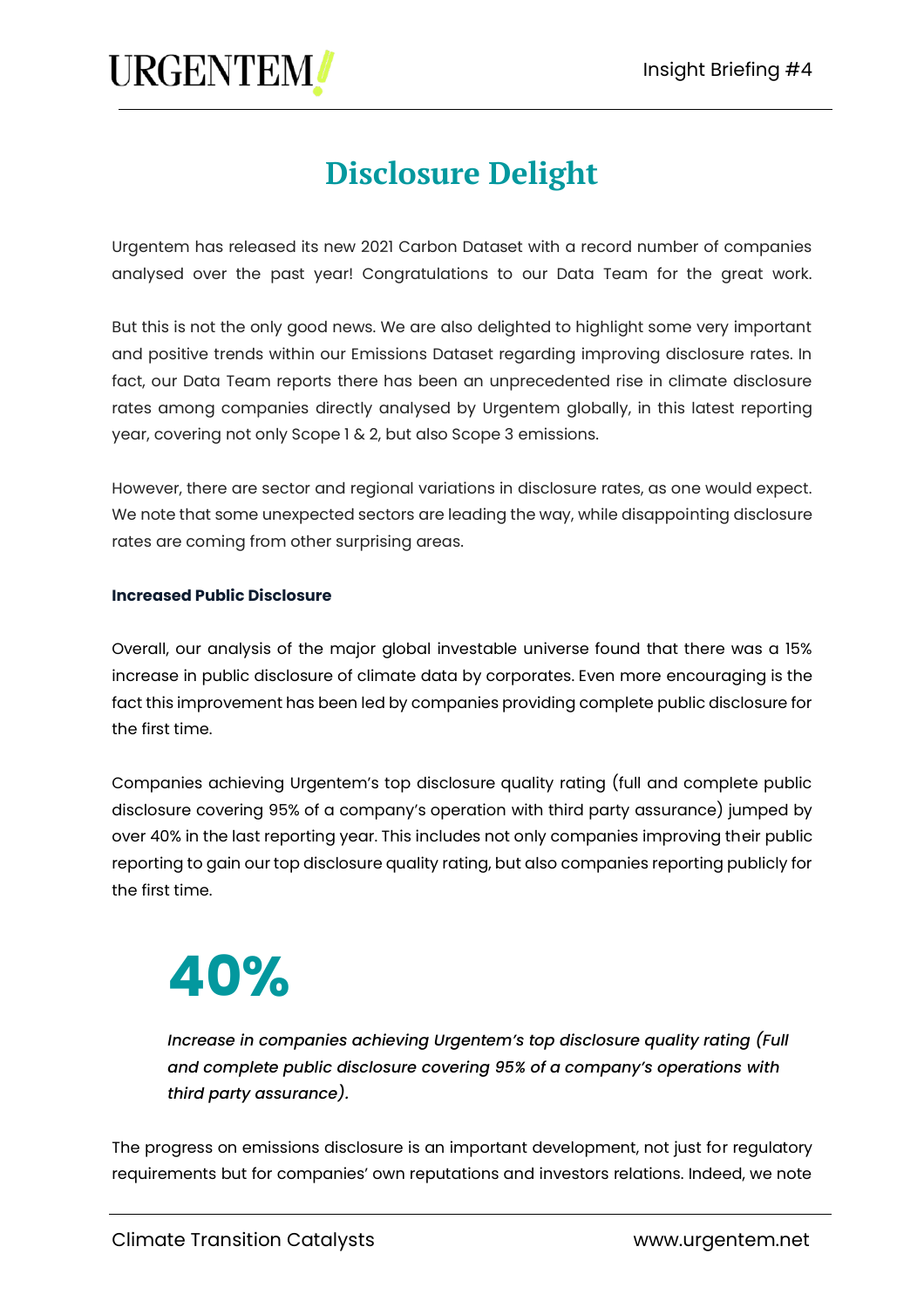increasing emphasis being placed on disclosure quality by investors. Recent announcements by several institutional investors declaring increased scrutiny of climate disclosures as a condition of investment is a good example of how seriously investors are taking climate data disclosure.

#### **Reverse Gear for Small Minority**

Unfortunately, a very small minority of companies seem to have found reverse gear. Over the past year 3.6% of companies within our directly analysed universe failed to report a complete set of emissions data for Scope 1 & 2, despite providing full and complete disclosure in the previous year. Whether this be intentional or for reasons beyond their control (Covid-19 disruption), this is disappointing and also leaves these companies in a potentially awkward position with their shareholders.

## **3.6%**

*Of companies within our directly analysed universe failed to report a complete set of Scope 1 & 2 emissions data, despite providing full and complete disclosure in the previous year.*

Overall, we have been encouraged by the progress we have found within our directly analysed universe on corporate climate disclosure globally, but obviously there are variations regionally and among sectors.

#### **Sector Variations**

On a sector basis, it is interesting that sectors generally associated with high emissions are again leading the way with public emissions disclosure. Our analysis found the extractives and minerals processing sector at the top of the pile with around 78% of the companies analysed by Urgentem providing at least some public emissions disclosure, followed by the Resource Transformation and Transportation sectors with 77.9% and 77.4% of companies respectively providing at least some level of emissions disclosure. A sign of increasing regulatory and even shareholder pressure in these sectors, perhaps in the run up to COP 26? (See Figure 1 on the next page).

Even when it comes to full public disclosure of Scope 1 and 2 emissions, again we found the Extractives and Mineral Processing, Resource Transformation and Transportations sectors are leading the way. Within the Urgentem directly analysed universe all three of these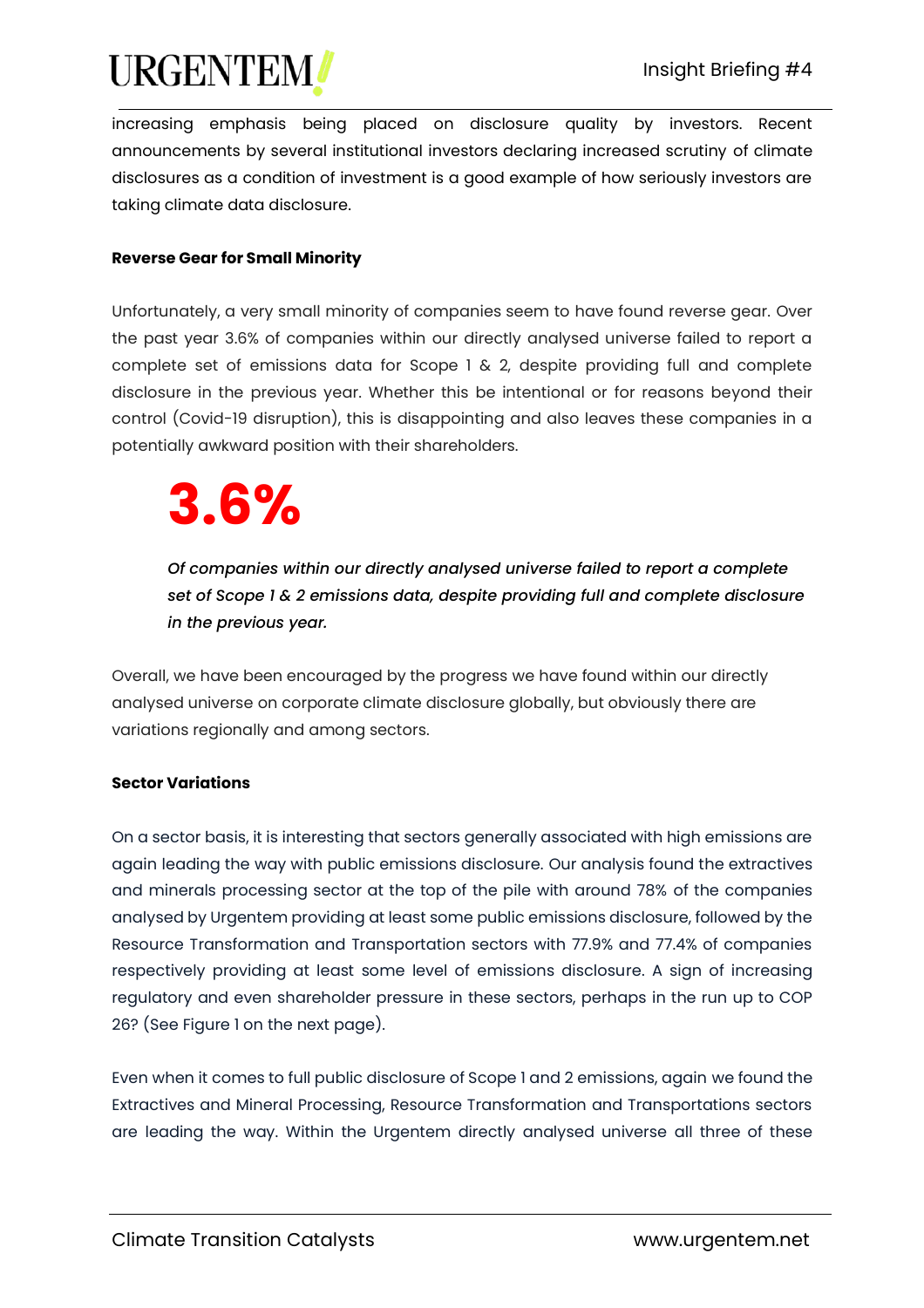sectors have just over 60% of companies which publicly report, disclosing a full set of Scope 1 and 2 emissions data. (See Figure 2 on the next page).

At the other end of the scale, it is the Health Care sector lagging, with only 53.7% of companies within the Urgentem directly analysed universe making at least some sort of public disclosure regarding emissions in the last reporting year. Following close behind are the Technology and Communications and Services sectors, with only 63.7% and 63.9% of companies respectively making a public climate disclosure. And when it comes to making full and complete Scope 1 and 2 public disclosures to achieve Urgentem's top disclosure quality rating, the Health Care sector once again lags, with only 39.2% of reporting companies within the Urgentem directly analysed universe hitting the mark. The Services sector also ranks among the laggards when it comes to completeness of data. Interestingly, the Financials sector joins this group. Among Financial companies that publicly disclosed at least some emissions data, only 51.4% within the Urgentem directly analysed universe made a complete and full Scope 1 & 2 disclosure.



#### **Figure 1: Percentage of companies reporting emissions by Sector**

*Source : Urgentem*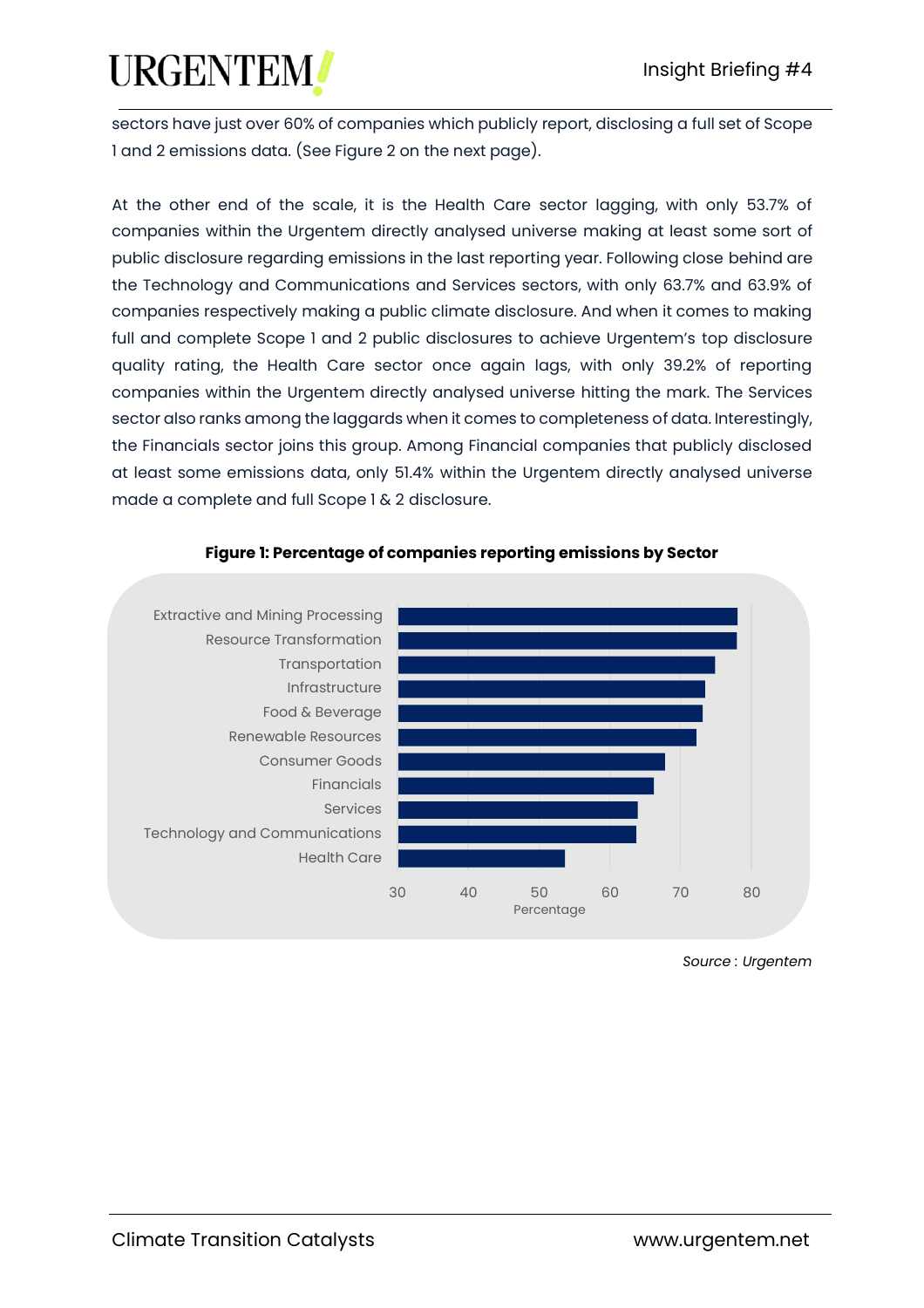#### **Figure 2: Percentage of companies reporting complete Scope 1 & 2 emissions by Sector**



*Source : Urgentem*

#### **Regional Variations**

Looking at disclosure rates from a country and regional perspective also gives cause for celebration. Across the major regions we are able to report a significant increase in emissions disclosure among the Urgentem directly analysed universe. Again, disclosure of Scope 1 & 2 as well as Scope 3 emissions have gathered pace in all regions and major countries we analyse globally.

Of note, is the improvement in reporting by US corporates which seem to be gaining momentum, according to our analysis, despite the introduction of climate reporting legislation running behind many other regions. But when it comes to providing complete publicly reported emissions data, the US still has some ground to make up compared to Europe, which continues to stand out as a leader when it comes to emissions disclosure (See Figure 3 on the next page).

For North America overall, 69.07% of companies analysed by Urgentem reported at least some Scope 1 & 2 emissions data, of which an encouraging 85.91% publicly disclosed full and complete emissions data for Scope 1 & 2.

Europe is still setting the pace when it comes to corporate emissions disclosure and reporting. The number of companies publicly reporting at least some emissions data now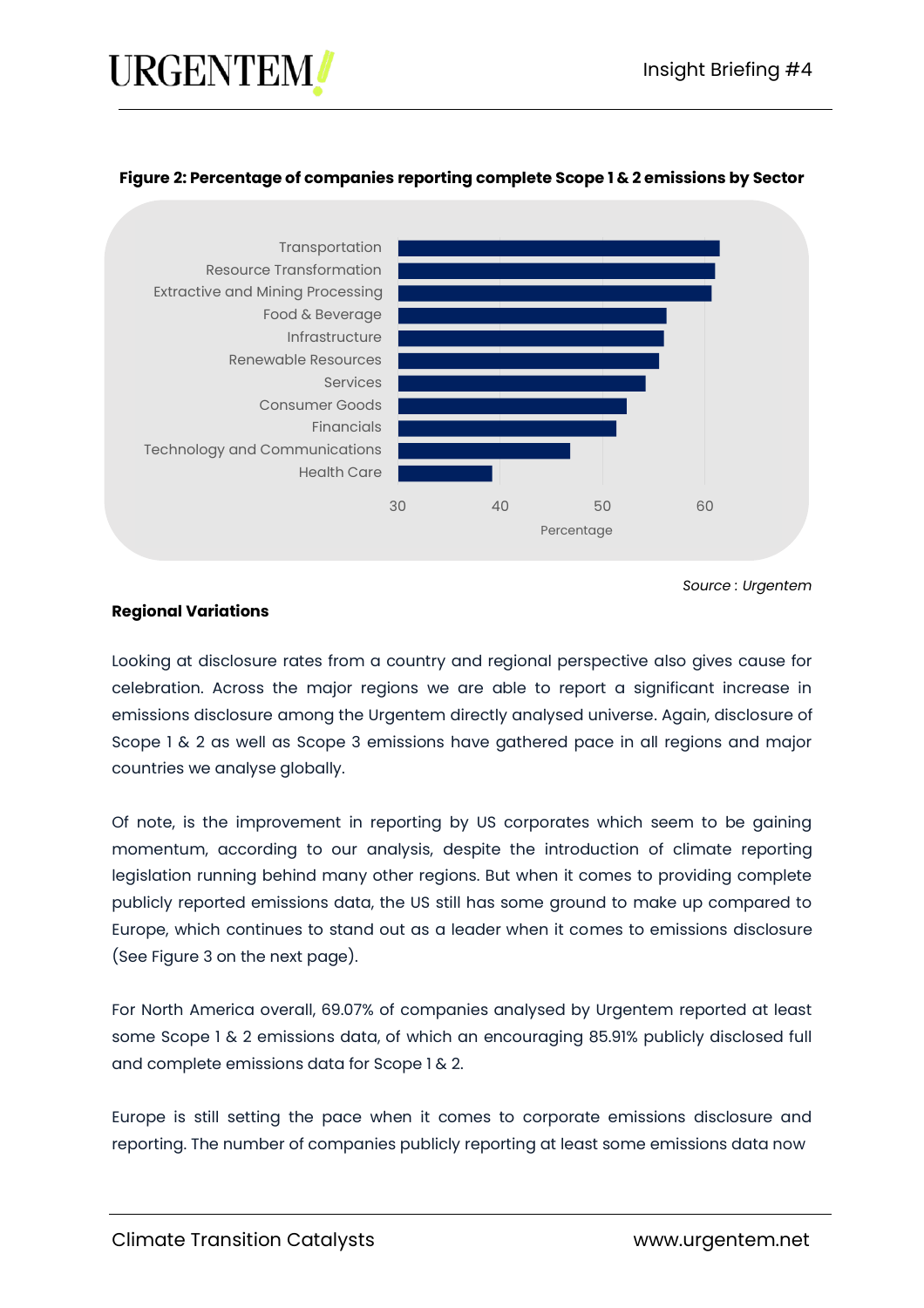represent 88.75% of Urgentem's directly analysed European universe. Of those reporting, 89.35% are also providing full and complete Scope 1 & 2 disclosure in Europe.



#### **Figure 3: Percentage of companies reporting Scope 1, 2 and 3 emissions by completeness across Europe and North America**

*Source : Urgentem*

#### **Scope 3 Disclosure Increase**

Scope 3 disclosure, an area close to our hearts at Urgentem, is also positively surprising us with broad based progress being recorded over the past year. Our analysis shows that not only are more companies within the Urgentem directly analysed universe disclosing at least one category of Scope 3, but the average number of categories being disclosed are also increasing.

We can report that 44% of all companies we track in our global universe of major investable companies reported at least one category of Scope 3 emissions, with that rising to 63.2% of companies that reported at least some Scope 1 & 2 data. However, when it comes to reporting all 15 categories of Scope 3 emissions, there is a very wide divergence between sectors. Leading the way is the Renewable Resources sector with 55% of companies that reported at least 1 category of Scope 3 disclosing emissions across all 15 categories. This is followed by the Food and Beverage and Infrastructure sectors, with 41% and 39% respectively (See Figures 4 & 5 on next page).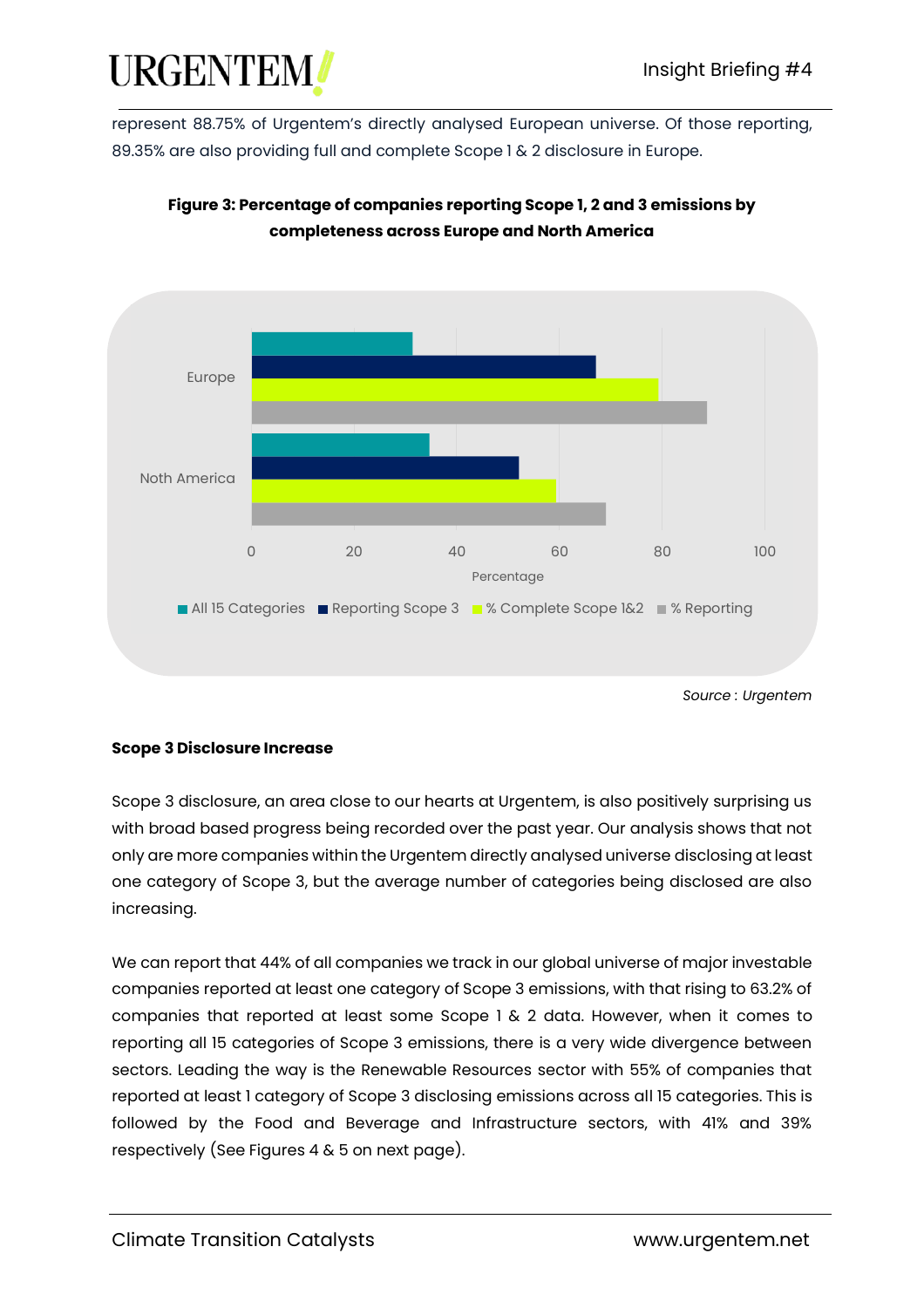

## **44%**

*Of all companies Urgentem tracks in our global universe of major investable securities reported at least one category of Scope 3 emissions.*

But it is at the other end of the scale, where the divergence in disclosure is most apparent, with the Financials sector standing out with less than 4% of companies - that disclose at least some Scope 3 emissions - publicly reporting all 15 categories, according to our analysis of the Urgentem directly analysed universe.

On a regional basis, Europe remains the front runner for Scope 3 disclosure with 67.15% of companies analysed by Urgentem reporting at least one category of Scope 3 emissions (See Figure 3 on previous page). However, when it comes to providing the full supply and value chain emissions profile, only 31.45% of Europe companies that report at least one category of Scope 3 disclose all 15 categories.

# **10**

*On average European companies report 10 categories of Scope 3, of the companies we analyse.*

#### **Figure 4: Percentage of companies reporting at least one category of Scope 3 emissions by Sector**



*Source : Urgentem*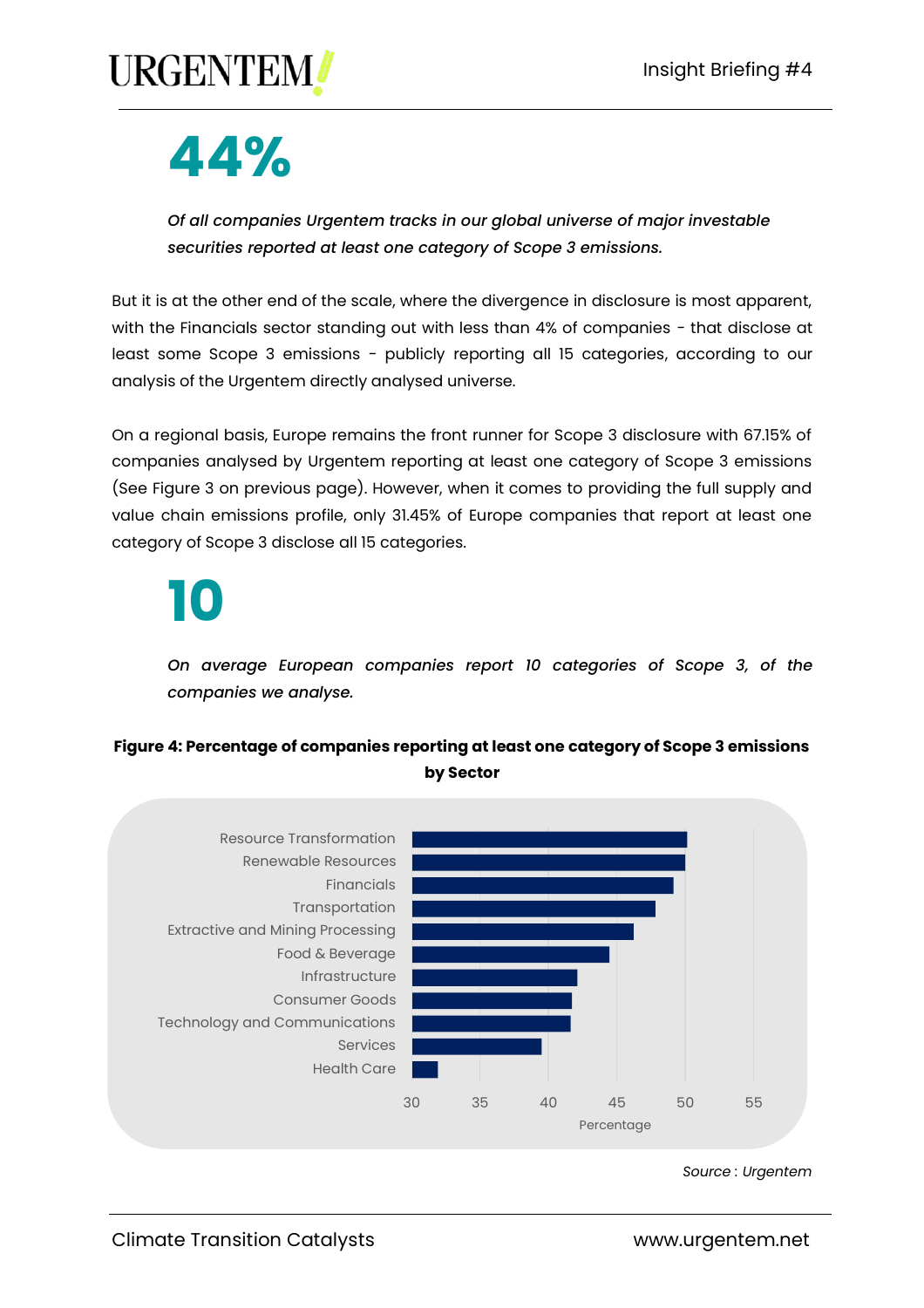#### **Figure 5: Percentage of companies reporting all 15 categories of Scope 3 emissions by Sector (Of companies that report at least one category of Scope 3 emissions).**



*Source : Urgentem*

#### **Conclusion - Cost of Non-Disclosure**

Discussions with our customers confirms the trends we found in disclosure quality and how investors and lenders are placing increased emphasis on these factors within decision making frameworks. Asset owner/managers' willingness or even ability to maintain holdings in companies with poor climate disclosure policies is likely to be increasingly challenged, driven not just by regulation but also by shareholder/stakeholder and consumer pressure.